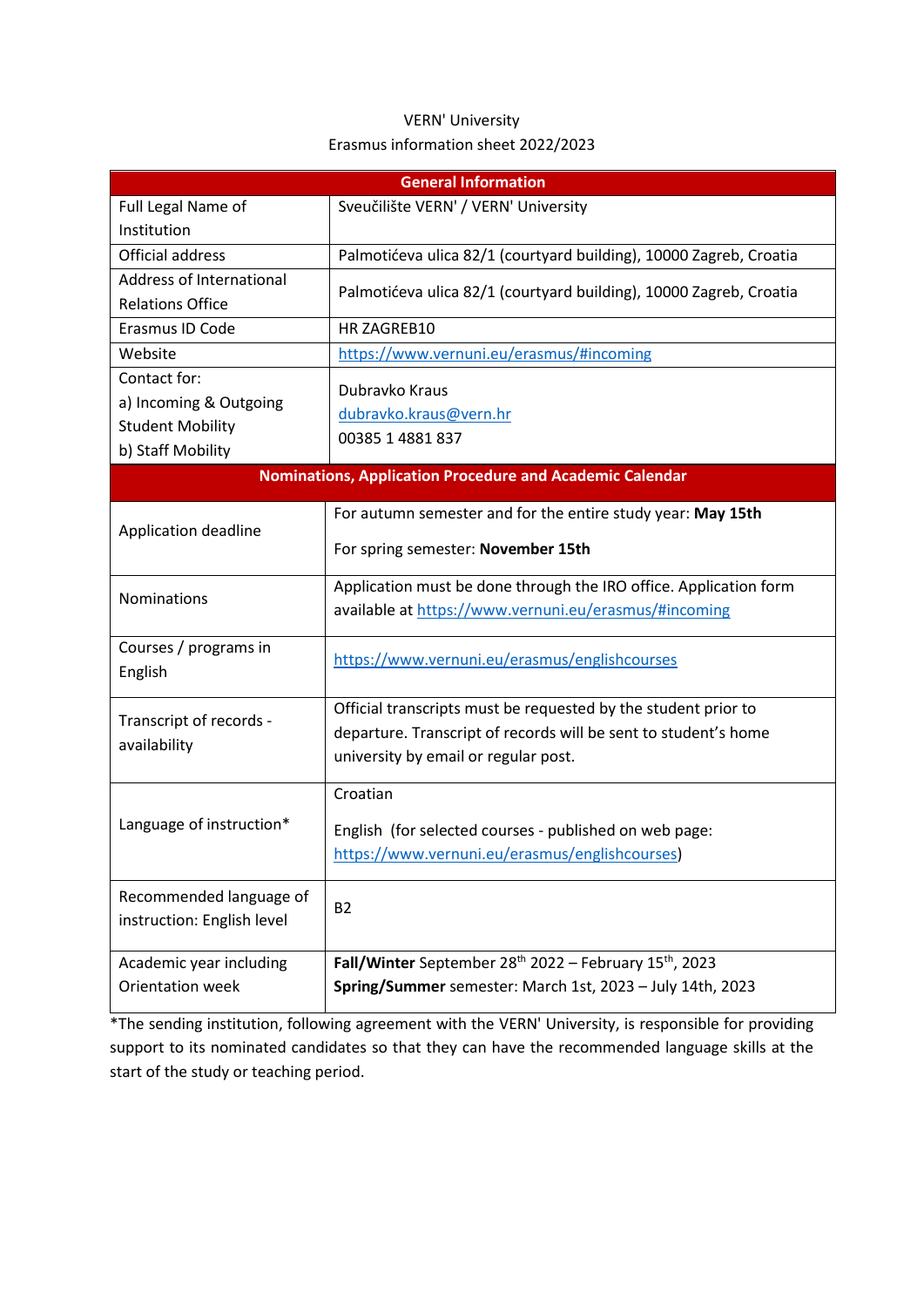#### **Insurance**

The sending and receiving institutions will provide assistance in obtaining insurance for incoming and outbound mobile participants, according to the requirements of the Erasmus Charter for Higher Education. For mobile participants at the VERN' University of Applied Science insurance cover is not automatically provided.

# IMPORTANT: All exchange students must have health insurance during their stay in Croatia.

All EU/EAA students need to bring their European health insurance card to that is valid during the entire period spent in Croatia.

All non-EU/EAA exchange students are required to take out a travel medical insurance that is valid during the entire period spent in Croatia. The ensured cover must be at least 30.000 EUR and include repatriation for medical reasons, urgent medical care and/or emergency treatment in a hospital. Student will need to submit a proof of medical insurance upon arrival to Zagreb, Croatia when applying for the first temporary permit.

## **VISA**

You will not need a visa for travelling within the EU if you are a citizen of an EU country.

Nationals of countries subject to the visa requirement need to procure an entry visa for Croatia. Detailed information on visas (contacts, procedures) can be found at the website of Croatian Ministry of Foreign and European Affairs[: http://www.mvep.hr/en/diplomatic-directory/diplomatic-missions](http://www.mvep.hr/en/diplomatic-directory/diplomatic-missions-and-consular-offices-of-croatia/)[and-consular-offices-of-croatia/.](http://www.mvep.hr/en/diplomatic-directory/diplomatic-missions-and-consular-offices-of-croatia/)

Person CANNOT apply or extend a visa during her/his stay in Croatia!

## **RESIDENCE PERMIT**

Students living in the student hall of residence can regulate the permit within 30 days after the arrival in Zagreb.

Students in private accommodation should regulate their stay within 3 days upon arrival!

EU/EEA citizens can enter Croatia with just a valid ID card (or passport) and then need to register at the Central police station if staying for more than 3 months to regulate the residence permit.

Citizens of the USA, Australia, Canada, etc. (for full list see [Ministry of Foreign and European Affairs\)](http://www.mvep.hr/en/consular-information/visas/visa-requirements-overview/) can enter Croatia with a valid passport and then apply for the residence permit in Zagreb. Check with the Croatian embassy in your country of residence which documentation you will need for your application in Zagreb and make sure you take it along when coming to Zagreb.

In order to regulate the residence permit students need to submit the following documents:

- 1. Filled in Registration Form (student will get the document after their arrival to Zagreb).
- 2. Scan of student ID card or passport.

3. Prof of health insurance (EU health card or travel insurance or something similar) for duration of your stay in Croatia.

4. Acceptance Letter from University in Croatian language - will be issued to you during orientation day. If you need to apply for visa, this document will be delivered to student by email